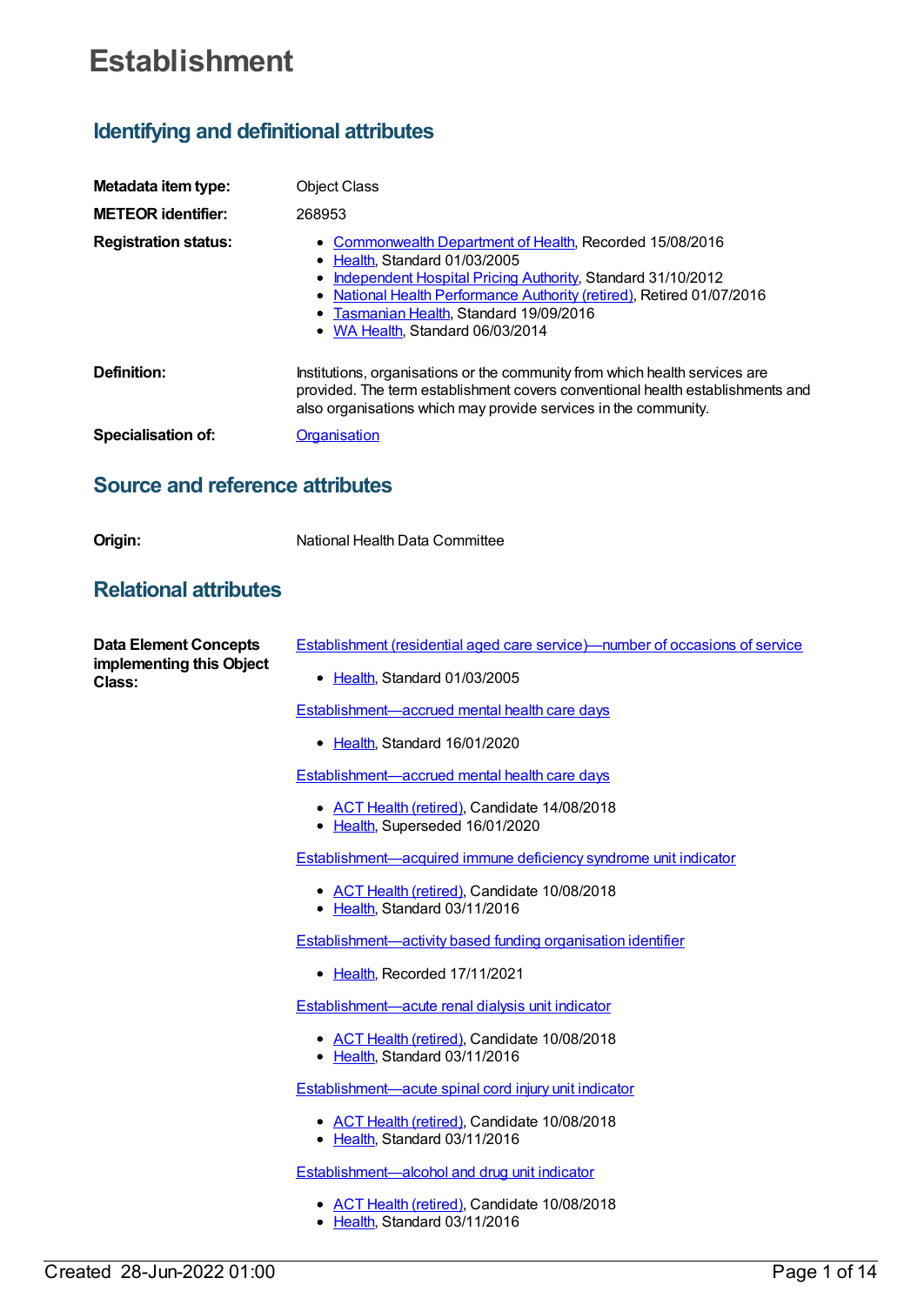[Establishment—Australian](https://meteor.aihw.gov.au/content/269461) state/territory identifier

- ACT Health [\(retired\)](https://meteor.aihw.gov.au/RegistrationAuthority/9), Candidate 09/08/2018
- [Commonwealth](https://meteor.aihw.gov.au/RegistrationAuthority/10) Department of Health, Recorded 15/08/2016
- [Community](https://meteor.aihw.gov.au/RegistrationAuthority/1) Services (retired), Standard 01/03/2005
- [Health](https://meteor.aihw.gov.au/RegistrationAuthority/12), Superseded 18/12/2019

[Establishment—Australian](https://meteor.aihw.gov.au/content/722659) state/territory identifier

• [Health](https://meteor.aihw.gov.au/RegistrationAuthority/12), Standard 18/12/2019

[Establishment—bone](https://meteor.aihw.gov.au/content/619691) marrow transplantation unit indicator

- ACT Health [\(retired\)](https://meteor.aihw.gov.au/RegistrationAuthority/9), Candidate 10/08/2018
- [Health](https://meteor.aihw.gov.au/RegistrationAuthority/12), Standard 03/11/2016

#### [Establishment—burns](https://meteor.aihw.gov.au/content/619700) unit level III indicator

- ACT Health [\(retired\)](https://meteor.aihw.gov.au/RegistrationAuthority/9), Candidate 10/08/2018
- [Health](https://meteor.aihw.gov.au/RegistrationAuthority/12), Standard 03/11/2016

#### [Establishment—campus](https://meteor.aihw.gov.au/content/563378) identifier

• WA [Health](https://meteor.aihw.gov.au/RegistrationAuthority/2), Standard 19/03/2015

[Establishment—cardiac](https://meteor.aihw.gov.au/content/619711) surgery unit indicator

- ACT Health [\(retired\)](https://meteor.aihw.gov.au/RegistrationAuthority/9), Candidate 10/08/2018
- [Health](https://meteor.aihw.gov.au/RegistrationAuthority/12), Standard 03/11/2016

[Establishment—clinical](https://meteor.aihw.gov.au/content/619721) genetics unit indicator

- ACT Health [\(retired\)](https://meteor.aihw.gov.au/RegistrationAuthority/9), Candidate 10/08/2018
- [Health](https://meteor.aihw.gov.au/RegistrationAuthority/12), Standard 03/11/2016

[Establishment—clinical](https://meteor.aihw.gov.au/content/715741) pharmacology and/or toxicology service indicator

• [Health](https://meteor.aihw.gov.au/RegistrationAuthority/12), Standard 19/06/2019

[Establishment—comprehensive](https://meteor.aihw.gov.au/content/619741) epilepsy centre indicator

- ACT Health [\(retired\)](https://meteor.aihw.gov.au/RegistrationAuthority/9), Candidate 10/08/2018
- [Health](https://meteor.aihw.gov.au/RegistrationAuthority/12), Standard 03/11/2016

[Establishment—coronary](https://meteor.aihw.gov.au/content/619756) care unit indicator

- ACT Health [\(retired\)](https://meteor.aihw.gov.au/RegistrationAuthority/9), Candidate 10/08/2018
- [Health](https://meteor.aihw.gov.au/RegistrationAuthority/12), Standard 03/11/2016

[Establishment—data](https://meteor.aihw.gov.au/content/548889) estimated indicator

- ACT Health [\(retired\)](https://meteor.aihw.gov.au/RegistrationAuthority/9), Candidate 10/08/2018
- [Health](https://meteor.aihw.gov.au/RegistrationAuthority/12), Standard 11/04/2014

[Establishment—data](https://meteor.aihw.gov.au/content/757027) estimated indicator

• [Health](https://meteor.aihw.gov.au/RegistrationAuthority/12), Recorded 24/06/2022

[Establishment—diabetes](https://meteor.aihw.gov.au/content/619774) unit indicator

- ACT Health [\(retired\)](https://meteor.aihw.gov.au/RegistrationAuthority/9), Candidate 10/08/2018
- [Health](https://meteor.aihw.gov.au/RegistrationAuthority/12), Standard 03/11/2016

[Establishment—domiciliary](https://meteor.aihw.gov.au/content/619787) care service indicator

- ACT Health [\(retired\)](https://meteor.aihw.gov.au/RegistrationAuthority/9), Candidate 10/08/2018
- Elealth, Standard 03/11/2016

[Establishment—establishment](https://meteor.aihw.gov.au/content/269413) type

• [Health](https://meteor.aihw.gov.au/RegistrationAuthority/12), Superseded 25/01/2018

[Establishment—establishment](https://meteor.aihw.gov.au/content/684437) type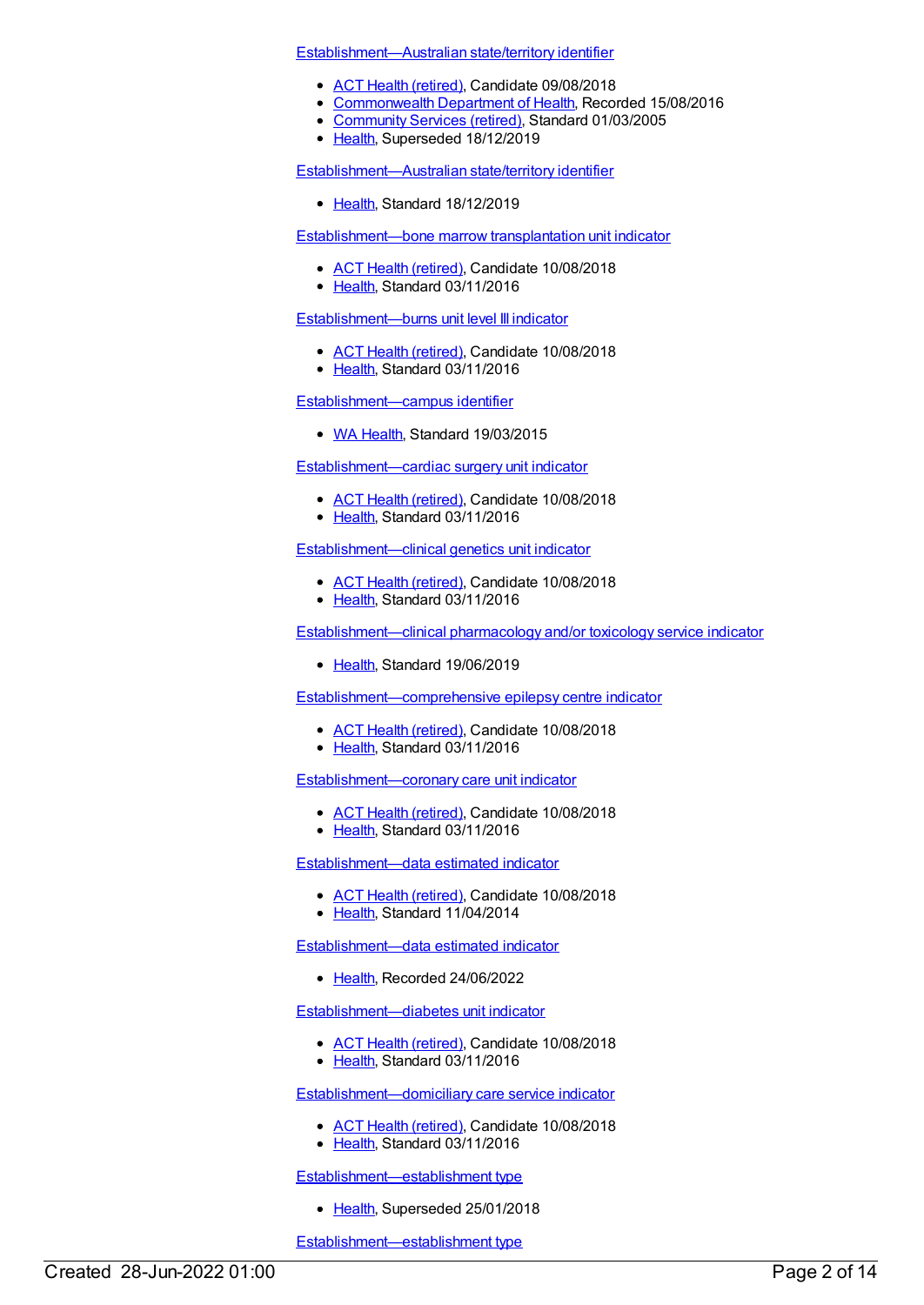- ACT Health [\(retired\)](https://meteor.aihw.gov.au/RegistrationAuthority/9), Candidate 10/08/2018
- [Health](https://meteor.aihw.gov.au/RegistrationAuthority/12), Standard 25/01/2018

[Establishment—full-time](https://meteor.aihw.gov.au/content/543310) equivalent health professional graduate trainees

- [Health](https://meteor.aihw.gov.au/RegistrationAuthority/12), Retired 31/10/2017
- [Independent](https://meteor.aihw.gov.au/RegistrationAuthority/3) Hospital Pricing Authority, Superseded 17/08/2015

[Establishment—full-time](https://meteor.aihw.gov.au/content/584392) equivalent health professional postgraduate and vocational trainees

• [Independent](https://meteor.aihw.gov.au/RegistrationAuthority/3) Hospital Pricing Authority, Retired 27/11/2017

[Establishment—full-time](https://meteor.aihw.gov.au/content/677507) equivalent health professional trainees

- [Health](https://meteor.aihw.gov.au/RegistrationAuthority/12), Standard 17/10/2018
- [Independent](https://meteor.aihw.gov.au/RegistrationAuthority/3) Hospital Pricing Authority, Standard 27/11/2017

[Establishment—full-time](https://meteor.aihw.gov.au/content/542906) equivalent new health professional graduates

- [Health](https://meteor.aihw.gov.au/RegistrationAuthority/12), Retired 31/10/2017
- [Independent](https://meteor.aihw.gov.au/RegistrationAuthority/3) Hospital Pricing Authority, Retired 27/11/2017

[Establishment—full-time](https://meteor.aihw.gov.au/content/678930) equivalent research directorate staff

- [Health](https://meteor.aihw.gov.au/RegistrationAuthority/12), Standard 17/10/2018
- [Independent](https://meteor.aihw.gov.au/RegistrationAuthority/3) Hospital Pricing Authority, Standard 27/11/2017

[Establishment—full-time](https://meteor.aihw.gov.au/content/583820) equivalent research directorate staff

• [Independent](https://meteor.aihw.gov.au/RegistrationAuthority/3) Hospital Pricing Authority, Superseded 27/11/2017

[Establishment—full-time](https://meteor.aihw.gov.au/content/541999) equivalent staff

- ACT Health [\(retired\)](https://meteor.aihw.gov.au/RegistrationAuthority/9), Candidate 10/08/2018
- [Health](https://meteor.aihw.gov.au/RegistrationAuthority/12), Standard 11/04/2014

[Establishment—full-time](https://meteor.aihw.gov.au/content/269927) equivalent staff (paid)

• [Health](https://meteor.aihw.gov.au/RegistrationAuthority/12), Superseded 11/04/2014

[Establishment—full-time](https://meteor.aihw.gov.au/content/722202) equivalent staff (paid) (Aboriginal and Torres Strait Islander mental health worker)

• [Health](https://meteor.aihw.gov.au/RegistrationAuthority/12), Standard 16/01/2020

[Establishment—full-time](https://meteor.aihw.gov.au/content/269877) equivalent staff (paid) (administrative and clerical staff)

- ACT Health [\(retired\)](https://meteor.aihw.gov.au/RegistrationAuthority/9), Candidate 16/08/2018
- [Health](https://meteor.aihw.gov.au/RegistrationAuthority/12), Standard 01/03/2005

[Establishment—full-time](https://meteor.aihw.gov.au/content/287706) equivalent staff (paid) (carer consultants)

• [Health](https://meteor.aihw.gov.au/RegistrationAuthority/12), Superseded 07/02/2013

[Establishment—full-time](https://meteor.aihw.gov.au/content/287678) equivalent staff (paid) (consultant psychiatrists and psychiatrists)

- ACT Health [\(retired\)](https://meteor.aihw.gov.au/RegistrationAuthority/9), Candidate 16/08/2018
- [Health](https://meteor.aihw.gov.au/RegistrationAuthority/12), Superseded 16/01/2020

[Establishment—full-time](https://meteor.aihw.gov.au/content/287708) equivalent staff (paid) (consumer consultants)

• [Health](https://meteor.aihw.gov.au/RegistrationAuthority/12), Superseded 07/02/2013

[Establishment—full-time](https://meteor.aihw.gov.au/content/269876) equivalent staff (paid) (diagnostic and health professionals)

- ACT Health [\(retired\)](https://meteor.aihw.gov.au/RegistrationAuthority/9), Candidate 16/08/2018
- [Health](https://meteor.aihw.gov.au/RegistrationAuthority/12), Standard 01/03/2005

[Establishment—full-time](https://meteor.aihw.gov.au/content/269874) equivalent staff (paid) (domestic and other staff)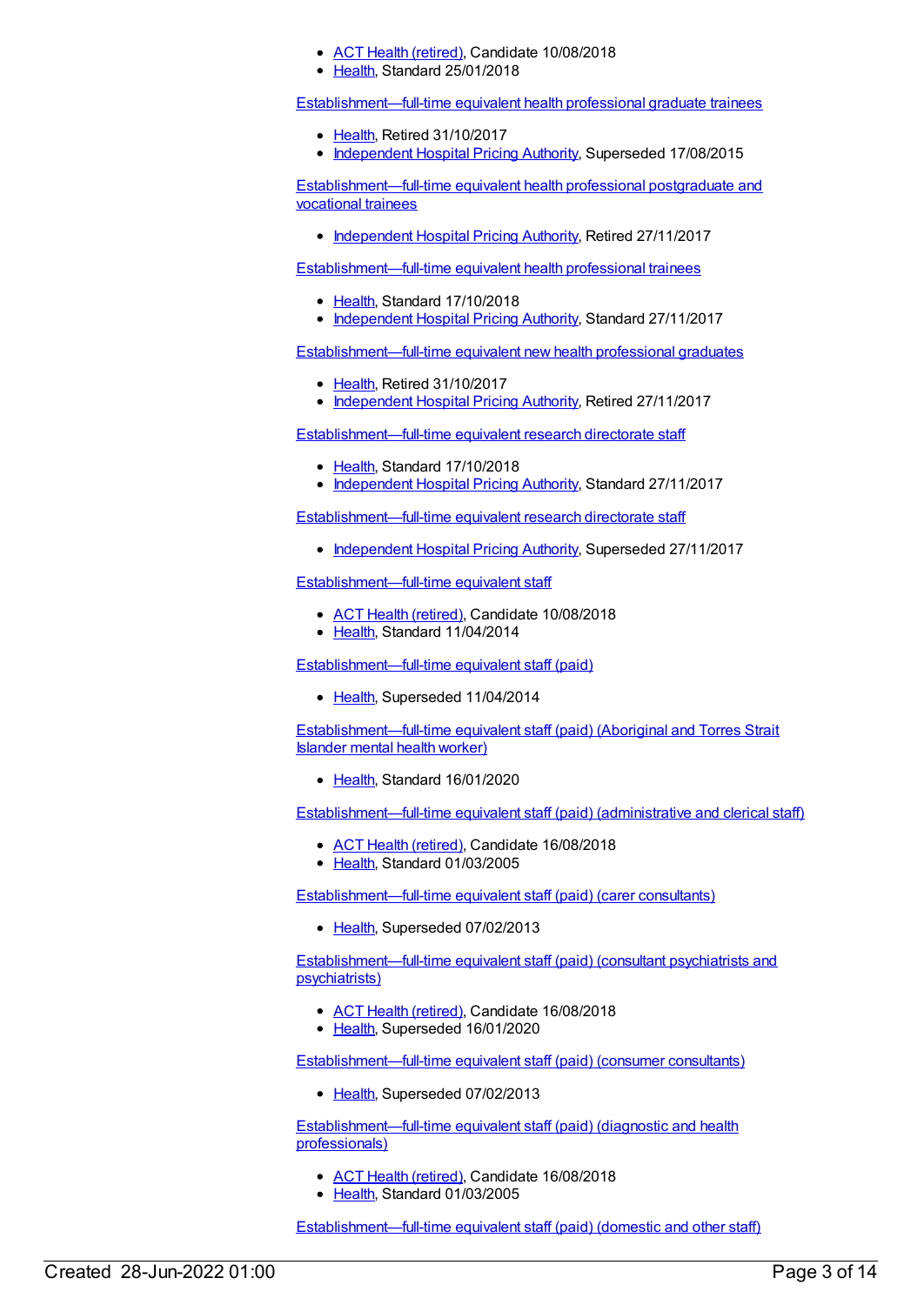- ACT Health [\(retired\)](https://meteor.aihw.gov.au/RegistrationAuthority/9), Candidate 16/08/2018
- [Health](https://meteor.aihw.gov.au/RegistrationAuthority/12), Standard 01/03/2005

[Establishment—full-time](https://meteor.aihw.gov.au/content/269871) equivalent staff (paid) (enrolled nurses)

- ACT Health [\(retired\)](https://meteor.aihw.gov.au/RegistrationAuthority/9), Candidate 16/08/2018
- [Health](https://meteor.aihw.gov.au/RegistrationAuthority/12), Superseded 16/01/2020

[Establishment—full-time](https://meteor.aihw.gov.au/content/718651) equivalent staff (paid) (enrolled nurses)

Ealth, Standard 16/01/2020

[Establishment—full-time](https://meteor.aihw.gov.au/content/450769) equivalent staff (paid) (mental health carer workers)

- ACT Health [\(retired\)](https://meteor.aihw.gov.au/RegistrationAuthority/9), Candidate 16/08/2018
- [Health](https://meteor.aihw.gov.au/RegistrationAuthority/12), Superseded 16/01/2020

[Establishment—full-time](https://meteor.aihw.gov.au/content/718684) equivalent staff (paid) (mental health carer workers)

• [Health](https://meteor.aihw.gov.au/RegistrationAuthority/12), Standard 16/01/2020

[Establishment—full-time](https://meteor.aihw.gov.au/content/494037) equivalent staff (paid) (mental health consumer and carer workers)

- ACT Health [\(retired\)](https://meteor.aihw.gov.au/RegistrationAuthority/9), Candidate 16/08/2018
- [Health](https://meteor.aihw.gov.au/RegistrationAuthority/12), Superseded 16/01/2020

[Establishment—full-time](https://meteor.aihw.gov.au/content/718704) equivalent staff (paid) (mental health consumer and carer workers)

• [Health](https://meteor.aihw.gov.au/RegistrationAuthority/12), Standard 16/01/2020

[Establishment—full-time](https://meteor.aihw.gov.au/content/450824) equivalent staff (paid) (mental health consumer workers)

- ACT Health [\(retired\)](https://meteor.aihw.gov.au/RegistrationAuthority/9), Candidate 16/08/2018
- [Health](https://meteor.aihw.gov.au/RegistrationAuthority/12), Standard 07/02/2013

[Establishment—full-time](https://meteor.aihw.gov.au/content/426701) equivalent staff (paid) (nurses)

- ACT Health [\(retired\)](https://meteor.aihw.gov.au/RegistrationAuthority/9), Candidate 16/08/2018
- [Health](https://meteor.aihw.gov.au/RegistrationAuthority/12), Standard 07/12/2011

[Establishment—full-time](https://meteor.aihw.gov.au/content/287690) equivalent staff (paid) (occupational therapists)

- ACT Health [\(retired\)](https://meteor.aihw.gov.au/RegistrationAuthority/9), Candidate 16/08/2018
- [Health](https://meteor.aihw.gov.au/RegistrationAuthority/12), Superseded 16/01/2020

[Establishment—full-time](https://meteor.aihw.gov.au/content/718711) equivalent staff (paid) (occupational therapists)

• [Health](https://meteor.aihw.gov.au/RegistrationAuthority/12), Standard 16/01/2020

[Establishment—full-time](https://meteor.aihw.gov.au/content/287700) equivalent staff (paid) (other diagnostic and health professionals)

- ACT Health [\(retired\)](https://meteor.aihw.gov.au/RegistrationAuthority/9), Candidate 16/08/2018
- [Health](https://meteor.aihw.gov.au/RegistrationAuthority/12), Standard 08/12/2004

[Establishment—full-time](https://meteor.aihw.gov.au/content/718765) equivalent staff (paid) (other medical officers)

[Health](https://meteor.aihw.gov.au/RegistrationAuthority/12), Standard 16/01/2020

[Establishment—full-time](https://meteor.aihw.gov.au/content/287686) equivalent staff (paid) (other medical officers)

- ACT Health [\(retired\)](https://meteor.aihw.gov.au/RegistrationAuthority/9), Candidate 16/08/2018
- [Health](https://meteor.aihw.gov.au/RegistrationAuthority/12), Superseded 16/01/2020

[Establishment—full-time](https://meteor.aihw.gov.au/content/269875) equivalent staff (paid) (other personal care staff)

- ACT Health [\(retired\)](https://meteor.aihw.gov.au/RegistrationAuthority/9), Candidate 16/08/2018
- Elealth, Standard 01/03/2005

[Establishment—full-time](https://meteor.aihw.gov.au/content/717139) equivalent staff (paid) (psychiatrists)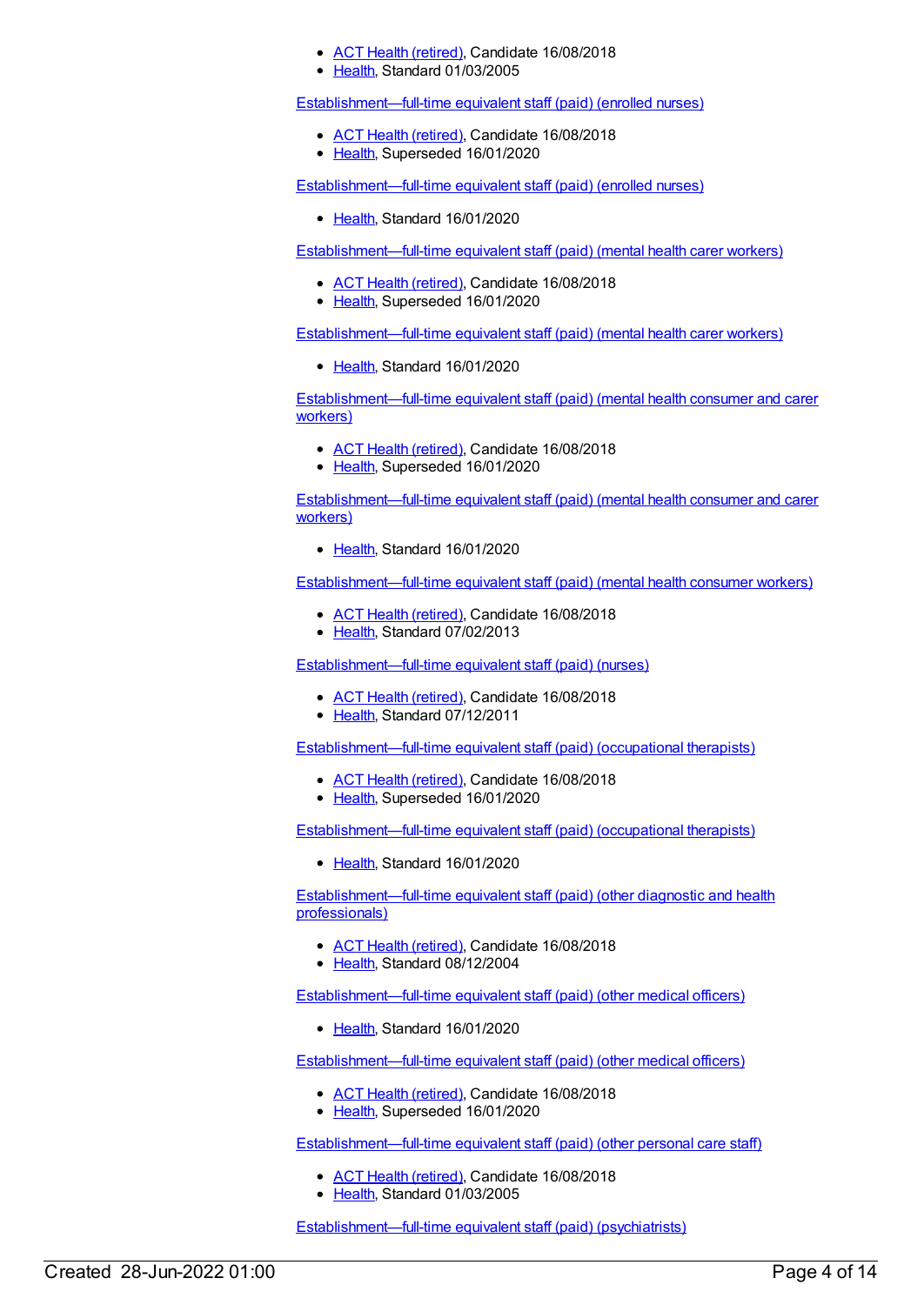• [Health](https://meteor.aihw.gov.au/RegistrationAuthority/12), Standard 16/01/2020

[Establishment—full-time](https://meteor.aihw.gov.au/content/718868) equivalent staff (paid) (psychiatry registrars and trainees)

• [Health](https://meteor.aihw.gov.au/RegistrationAuthority/12), Standard 16/01/2020

[Establishment—full-time](https://meteor.aihw.gov.au/content/287684) equivalent staff (paid) (psychiatry registrars and trainees)

- ACT Health [\(retired\)](https://meteor.aihw.gov.au/RegistrationAuthority/9), Candidate 16/08/2018
- [Health](https://meteor.aihw.gov.au/RegistrationAuthority/12), Superseded 16/01/2020

[Establishment—full-time](https://meteor.aihw.gov.au/content/287698) equivalent staff (paid) (psychologists)

- ACT Health [\(retired\)](https://meteor.aihw.gov.au/RegistrationAuthority/9), Candidate 16/08/2018
- [Health](https://meteor.aihw.gov.au/RegistrationAuthority/12), Superseded 16/01/2020

[Establishment—full-time](https://meteor.aihw.gov.au/content/722172) equivalent staff (paid) (psychologists)

• [Health](https://meteor.aihw.gov.au/RegistrationAuthority/12), Standard 16/01/2020

[Establishment—full-time](https://meteor.aihw.gov.au/content/269870) equivalent staff (paid) (registered nurses)

- ACT Health [\(retired\)](https://meteor.aihw.gov.au/RegistrationAuthority/9), Candidate 17/08/2018
- [Health](https://meteor.aihw.gov.au/RegistrationAuthority/12), Standard 01/03/2005

[Establishment—full-time](https://meteor.aihw.gov.au/content/269637) equivalent staff (paid) (salaried medical officers)

- ACT Health [\(retired\)](https://meteor.aihw.gov.au/RegistrationAuthority/9), Candidate 17/08/2018
- [Health](https://meteor.aihw.gov.au/RegistrationAuthority/12), Standard 01/03/2005

[Establishment—full-time](https://meteor.aihw.gov.au/content/287694) equivalent staff (paid) (social workers)

- ACT Health [\(retired\)](https://meteor.aihw.gov.au/RegistrationAuthority/9), Candidate 17/08/2018
- Ealth, Standard 08/12/2004

[Establishment—full-time](https://meteor.aihw.gov.au/content/269872) equivalent staff (paid) (student nurses)

● [Health](https://meteor.aihw.gov.au/RegistrationAuthority/12), Standard 01/03/2005

[Establishment—full-time](https://meteor.aihw.gov.au/content/269873) equivalent staff (paid) (trainee/pupil nurses)

• [Health](https://meteor.aihw.gov.au/RegistrationAuthority/12), Standard 01/03/2005

[Establishment—geographic](https://meteor.aihw.gov.au/content/269615) location

[Health](https://meteor.aihw.gov.au/RegistrationAuthority/12), Standard 01/03/2005

[Establishment—geographic](https://meteor.aihw.gov.au/content/461468) remoteness

- ACT Health [\(retired\)](https://meteor.aihw.gov.au/RegistrationAuthority/9), Candidate 09/08/2018
- [Health](https://meteor.aihw.gov.au/RegistrationAuthority/12), Standard 07/12/2011

[Establishment—geriatric](https://meteor.aihw.gov.au/content/619806) assessment unit indicator

- ACT Health [\(retired\)](https://meteor.aihw.gov.au/RegistrationAuthority/9), Candidate 10/08/2018
- [Health](https://meteor.aihw.gov.au/RegistrationAuthority/12), Standard 03/11/2016

[Establishment—gross](https://meteor.aihw.gov.au/content/269926) capital expenditure (accrual accounting)

• [Health](https://meteor.aihw.gov.au/RegistrationAuthority/12), Standard 01/03/2005

[Establishment—gross](https://meteor.aihw.gov.au/content/269902) capital expenditure (accrual accounting) (buildings and building services)

• [Health](https://meteor.aihw.gov.au/RegistrationAuthority/12), Standard 01/03/2005

[Establishment—gross](https://meteor.aihw.gov.au/content/269903) capital expenditure (accrual accounting) (constructions)

• [Health](https://meteor.aihw.gov.au/RegistrationAuthority/12), Standard 01/03/2005

[Establishment—gross](https://meteor.aihw.gov.au/content/269904) capital expenditure (accrual accounting) (equipment)

• [Health](https://meteor.aihw.gov.au/RegistrationAuthority/12), Standard 01/03/2005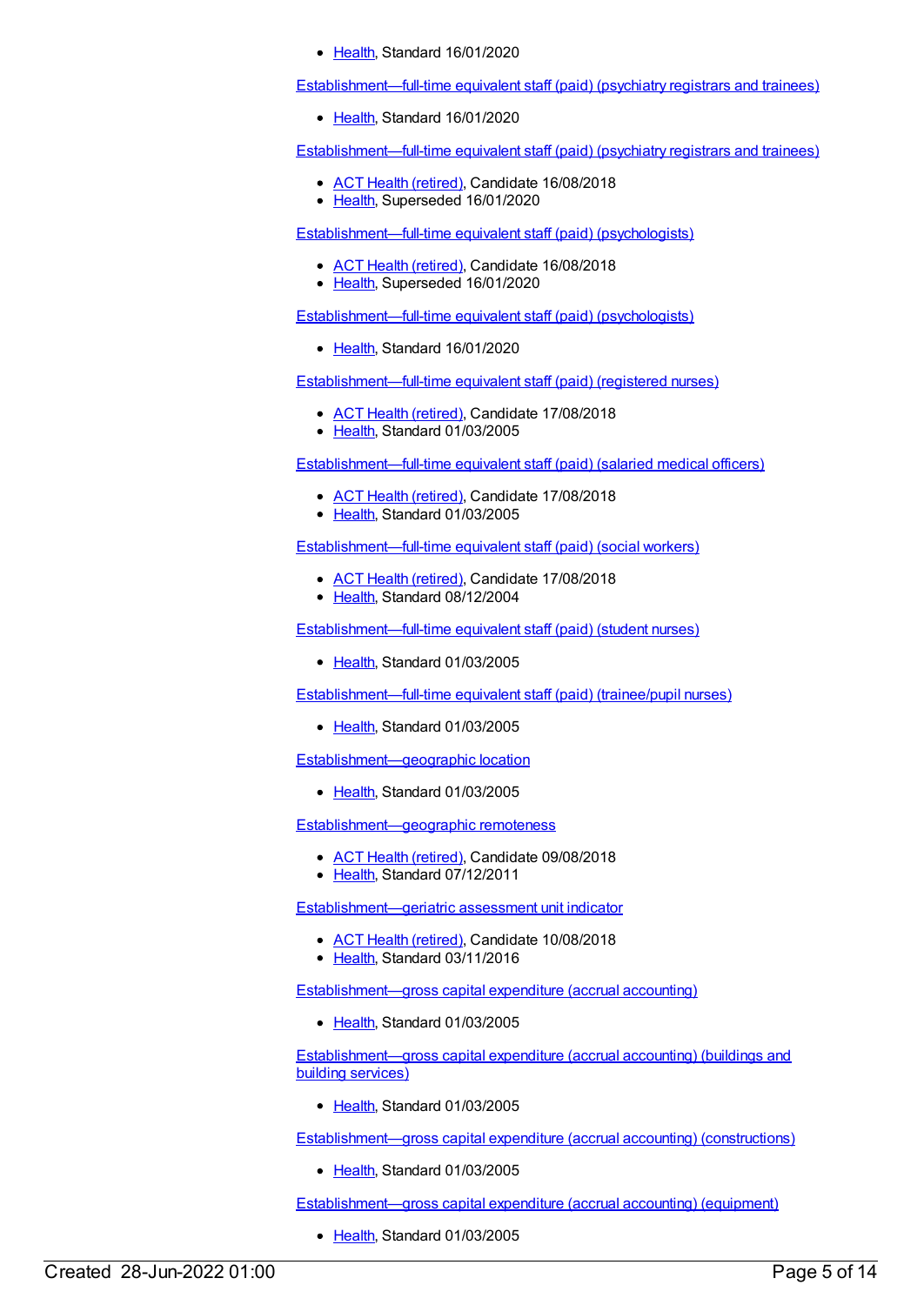[Establishment—gross](https://meteor.aihw.gov.au/content/269905) capital expenditure (accrual accounting) (information technology)

• [Health](https://meteor.aihw.gov.au/RegistrationAuthority/12), Standard 01/03/2005

[Establishment—gross](https://meteor.aihw.gov.au/content/269909) capital expenditure (accrual accounting) (intangible assets)

[Health](https://meteor.aihw.gov.au/RegistrationAuthority/12), Standard 01/03/2005

[Establishment—gross](https://meteor.aihw.gov.au/content/269814) capital expenditure (accrual accounting) (land)

• [Health](https://meteor.aihw.gov.au/RegistrationAuthority/12), Standard 01/03/2005

[Establishment—gross](https://meteor.aihw.gov.au/content/269906) capital expenditure (accrual accounting) (major medical equipment)

• [Health](https://meteor.aihw.gov.au/RegistrationAuthority/12), Standard 01/03/2005

[Establishment—gross](https://meteor.aihw.gov.au/content/269908) capital expenditure (accrual accounting) (other equipment)

• [Health](https://meteor.aihw.gov.au/RegistrationAuthority/12), Standard 01/03/2005

[Establishment—gross](https://meteor.aihw.gov.au/content/269907) capital expenditure (accrual accounting) (transport)

• [Health](https://meteor.aihw.gov.au/RegistrationAuthority/12), Standard 01/03/2005

Establishment—gross capital expenditure (computer [equipment/installations\)](https://meteor.aihw.gov.au/content/269897)

• [Health](https://meteor.aihw.gov.au/RegistrationAuthority/12), Standard 01/03/2005

[Establishment—gross](https://meteor.aihw.gov.au/content/269900) capital expenditure (intangible assets)

• [Health](https://meteor.aihw.gov.au/RegistrationAuthority/12), Standard 01/03/2005

[Establishment—gross](https://meteor.aihw.gov.au/content/269408) capital expenditure (land and buildings)

• [Health](https://meteor.aihw.gov.au/RegistrationAuthority/12), Standard 01/03/2005

[Establishment—gross](https://meteor.aihw.gov.au/content/269898) capital expenditure (major medical equipment)

• [Health](https://meteor.aihw.gov.au/RegistrationAuthority/12), Standard 01/03/2005

[Establishment—gross](https://meteor.aihw.gov.au/content/269901) capital expenditure (other capital expenditure)

• [Health](https://meteor.aihw.gov.au/RegistrationAuthority/12), Standard 01/03/2005

[Establishment—gross](https://meteor.aihw.gov.au/content/269899) capital expenditure (plant and other equipment)

• [Health](https://meteor.aihw.gov.au/RegistrationAuthority/12), Standard 01/03/2005

[Establishment—heart](https://meteor.aihw.gov.au/content/619820) lung transplantation unit indicator

- ACT Health [\(retired\)](https://meteor.aihw.gov.au/RegistrationAuthority/9), Candidate 10/08/2018
- Elealth, Standard 03/11/2016

[Establishment—hospice](https://meteor.aihw.gov.au/content/619858) care unit indicator

- ACT Health [\(retired\)](https://meteor.aihw.gov.au/RegistrationAuthority/9), Candidate 10/08/2018
- [Health](https://meteor.aihw.gov.au/RegistrationAuthority/12), Standard 03/11/2016

[Establishment—Independent](https://meteor.aihw.gov.au/content/548701) Hospital Pricing Authority funding designation

- ACT Health [\(retired\)](https://meteor.aihw.gov.au/RegistrationAuthority/9), Candidate 10/08/2018
- [Health](https://meteor.aihw.gov.au/RegistrationAuthority/12), Standard 11/04/2014

[Establishment—infectious](https://meteor.aihw.gov.au/content/619886) diseases unit indicator

- ACT Health [\(retired\)](https://meteor.aihw.gov.au/RegistrationAuthority/9), Candidate 10/08/2018
- [Health](https://meteor.aihw.gov.au/RegistrationAuthority/12), Standard 03/11/2016

#### [Establishment—intensive](https://meteor.aihw.gov.au/content/619892) care unit level III indicator

ACT Health [\(retired\)](https://meteor.aihw.gov.au/RegistrationAuthority/9), Candidate 10/08/2018 • [Health](https://meteor.aihw.gov.au/RegistrationAuthority/12), Standard 03/11/2016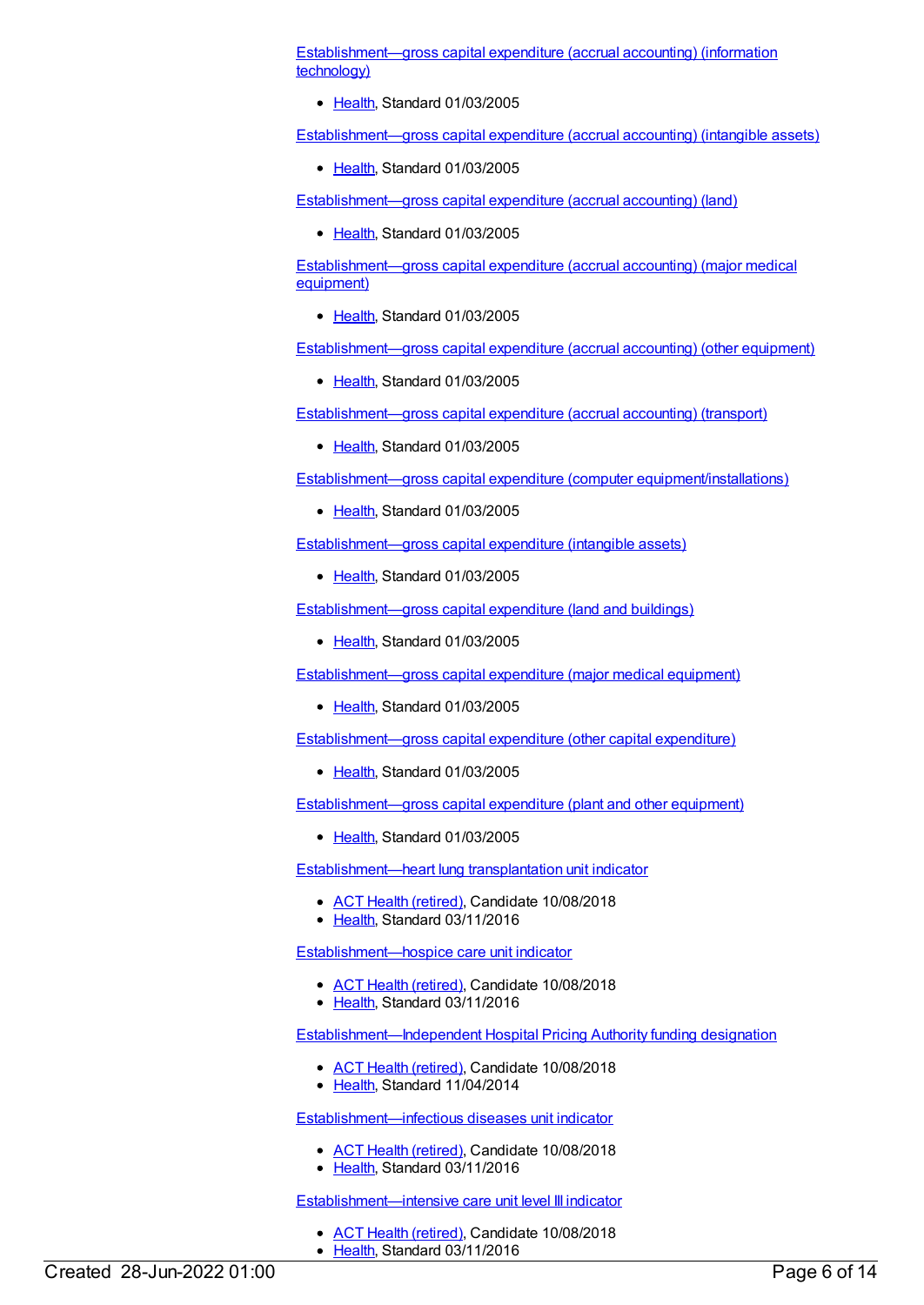[Establishment—in-vitro](https://meteor.aihw.gov.au/content/619875) fertilisation unit indicator

- ACT Health [\(retired\)](https://meteor.aihw.gov.au/RegistrationAuthority/9), Candidate 10/08/2018
- [Health](https://meteor.aihw.gov.au/RegistrationAuthority/12), Standard 03/11/2016

[Establishment—liver](https://meteor.aihw.gov.au/content/619912) transplantation unit indicator

- ACT Health [\(retired\)](https://meteor.aihw.gov.au/RegistrationAuthority/9), Candidate 10/08/2018
- [Health](https://meteor.aihw.gov.au/RegistrationAuthority/12), Standard 03/11/2016

[Establishment—Local](https://meteor.aihw.gov.au/content/556973) Hospital Network identifier

- ACT Health [\(retired\)](https://meteor.aihw.gov.au/RegistrationAuthority/9), Candidate 08/08/2018
- [Health](https://meteor.aihw.gov.au/RegistrationAuthority/12), Superseded 26/03/2019
- [Independent](https://meteor.aihw.gov.au/RegistrationAuthority/3) Hospital Pricing Authority, Standard 15/10/2014

[Establishment—Local](https://meteor.aihw.gov.au/content/711155) Hospital Network identifier

• [Health](https://meteor.aihw.gov.au/RegistrationAuthority/12), Standard 26/03/2019

[Establishment—maintenance](https://meteor.aihw.gov.au/content/619918) renal dialysis centre indicator

- ACT Health [\(retired\)](https://meteor.aihw.gov.au/RegistrationAuthority/9), Candidate 10/08/2018
- [Health](https://meteor.aihw.gov.au/RegistrationAuthority/12), Standard 03/11/2016

[Establishment—major](https://meteor.aihw.gov.au/content/619939) plastic/reconstructive surgery unit indicator

- ACT Health [\(retired\)](https://meteor.aihw.gov.au/RegistrationAuthority/9), Candidate 10/08/2018
- [Health](https://meteor.aihw.gov.au/RegistrationAuthority/12), Standard 03/11/2016

[Establishment—neonatal](https://meteor.aihw.gov.au/content/619945) intensive care unit level III indicator

- ACT Health [\(retired\)](https://meteor.aihw.gov.au/RegistrationAuthority/9), Candidate 10/08/2018
- [Health](https://meteor.aihw.gov.au/RegistrationAuthority/12), Standard 03/11/2016

[Establishment—net](https://meteor.aihw.gov.au/content/269910) capital expenditure (accrual accounting) (buildings and building services)

• [Health](https://meteor.aihw.gov.au/RegistrationAuthority/12), Standard 01/03/2005

[Establishment—net](https://meteor.aihw.gov.au/content/269911) capital expenditure (accrual accounting) (constructions)

[Health](https://meteor.aihw.gov.au/RegistrationAuthority/12), Standard 01/03/2005

[Establishment—net](https://meteor.aihw.gov.au/content/269912) capital expenditure (accrual accounting) (equipment)

• [Health](https://meteor.aihw.gov.au/RegistrationAuthority/12), Standard 01/03/2005

[Establishment—net](https://meteor.aihw.gov.au/content/269913) capital expenditure (accrual accounting) (information technology)

• [Health](https://meteor.aihw.gov.au/RegistrationAuthority/12), Standard 01/03/2005

[Establishment—net](https://meteor.aihw.gov.au/content/269917) capital expenditure (accrual accounting) (intangible assets)

• [Health](https://meteor.aihw.gov.au/RegistrationAuthority/12), Standard 01/03/2005

[Establishment—net](https://meteor.aihw.gov.au/content/269425) capital expenditure (accrual accounting) (land)

[Health](https://meteor.aihw.gov.au/RegistrationAuthority/12), Standard 01/03/2005

[Establishment—net](https://meteor.aihw.gov.au/content/269914) capital expenditure (accrual accounting) (major medical equipment)

[Health](https://meteor.aihw.gov.au/RegistrationAuthority/12), Standard 01/03/2005

[Establishment—net](https://meteor.aihw.gov.au/content/269916) capital expenditure (accrual accounting) (other equipment)

• [Health](https://meteor.aihw.gov.au/RegistrationAuthority/12), Standard 01/03/2005

[Establishment—net](https://meteor.aihw.gov.au/content/269915) capital expenditure (accrual accounting) (transport)

• [Health](https://meteor.aihw.gov.au/RegistrationAuthority/12), Standard 01/03/2005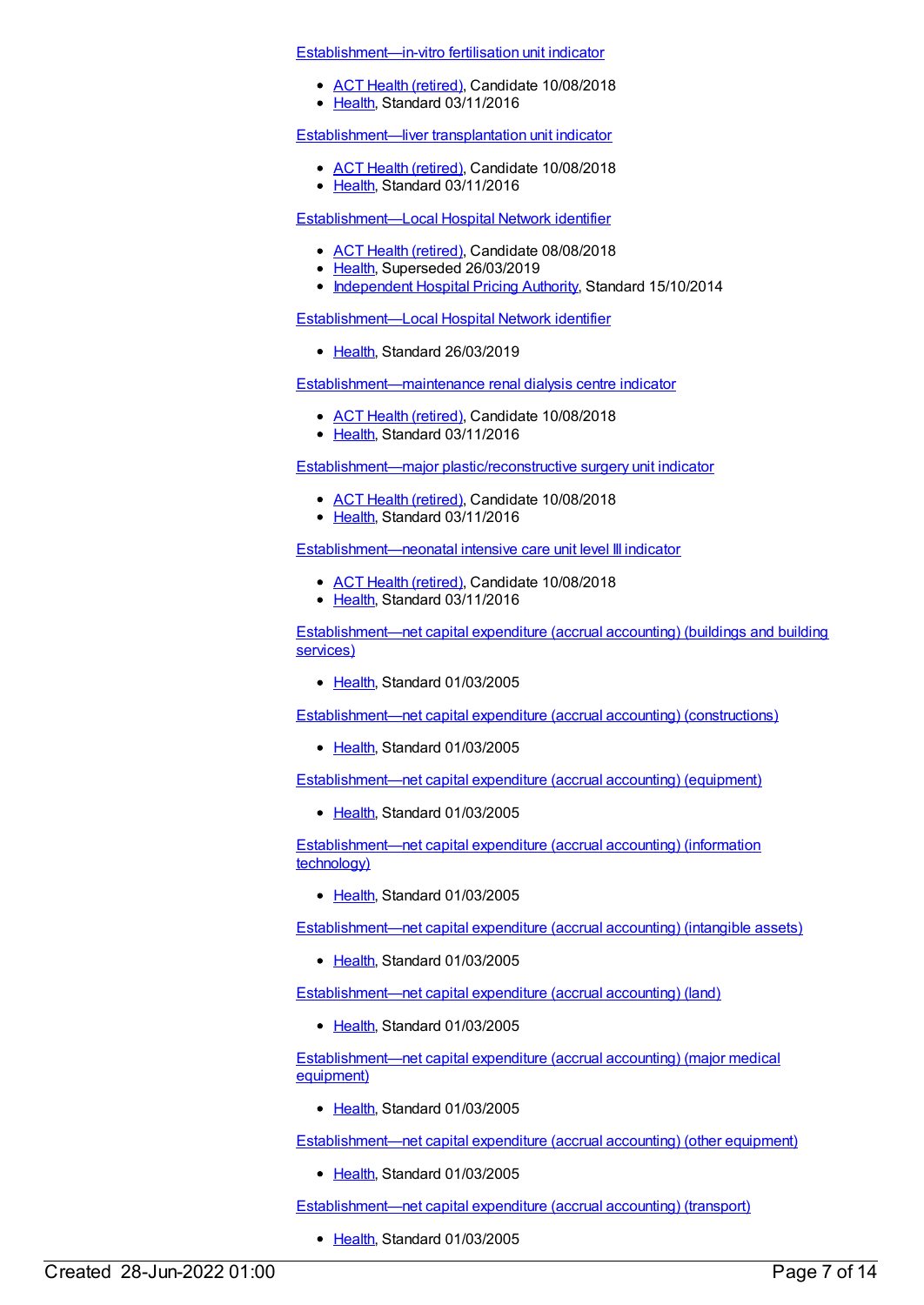[Establishment—neurosurgical](https://meteor.aihw.gov.au/content/619951) unit indicator

- ACT Health [\(retired\)](https://meteor.aihw.gov.au/RegistrationAuthority/9), Candidate 10/08/2018
- [Health](https://meteor.aihw.gov.au/RegistrationAuthority/12), Standard 03/11/2016

[Establishment—number](https://meteor.aihw.gov.au/content/678908) of approved research projects

- [Health](https://meteor.aihw.gov.au/RegistrationAuthority/12), Standard 17/10/2018
- [Independent](https://meteor.aihw.gov.au/RegistrationAuthority/3) Hospital Pricing Authority, Standard 27/11/2017

[Establishment—number](https://meteor.aihw.gov.au/content/583929) of approved research projects

• [Independent](https://meteor.aihw.gov.au/RegistrationAuthority/3) Hospital Pricing Authority, Superseded 27/11/2017

[Establishment—number](https://meteor.aihw.gov.au/content/269596) of available beds for admitted patients/residents

• [Health](https://meteor.aihw.gov.au/RegistrationAuthority/12), Superseded 03/12/2008

[Establishment—number](https://meteor.aihw.gov.au/content/560361) of cases of healthcare associated Staphylococcus aureus bloodstream infection

• National Health [Performance](https://meteor.aihw.gov.au/RegistrationAuthority/8) Authority (retired), Retired 01/07/2016

[Establishment—number](https://meteor.aihw.gov.au/content/269696) of day centre attendances

Elealth, Standard 01/03/2005

[Establishment—number](https://meteor.aihw.gov.au/content/584054) of group session non-admitted patient service events

- [Health](https://meteor.aihw.gov.au/RegistrationAuthority/12), Superseded 25/01/2018
- [Independent](https://meteor.aihw.gov.au/RegistrationAuthority/3) Hospital Pricing Authority, Incomplete 23/07/2014

[Establishment—number](https://meteor.aihw.gov.au/content/679574) of group session non-admitted patient service events

- ACT Health [\(retired\)](https://meteor.aihw.gov.au/RegistrationAuthority/9), Candidate 08/08/2018
- [Health](https://meteor.aihw.gov.au/RegistrationAuthority/12), Standard 25/01/2018

[Establishment—Number](https://meteor.aihw.gov.au/content/497969) of group session non-admitted patient service events

- [Health](https://meteor.aihw.gov.au/RegistrationAuthority/12), Superseded 13/11/2014
- [Independent](https://meteor.aihw.gov.au/RegistrationAuthority/3) Hospital Pricing Authority, Standard 30/10/2012

[Establishment—number](https://meteor.aihw.gov.au/content/269674) of group session occasions of service for non-admitted patients

[Health](https://meteor.aihw.gov.au/RegistrationAuthority/12), Standard 01/03/2005

[Establishment—number](https://meteor.aihw.gov.au/content/336919) of group sessions

- [Health](https://meteor.aihw.gov.au/RegistrationAuthority/12), Standard 04/07/2007
- [Independent](https://meteor.aihw.gov.au/RegistrationAuthority/3) Hospital Pricing Authority, Standard 01/11/2012

[Establishment—number](https://meteor.aihw.gov.au/content/292786) of group sessions

• [Health](https://meteor.aihw.gov.au/RegistrationAuthority/12), Superseded 04/07/2007

[Establishment—number](https://meteor.aihw.gov.au/content/585166) of healthcare-associated Methicillin-resistant Staphylococcus aureus (MRSA) bacteraemia patient episodes

• [Health](https://meteor.aihw.gov.au/RegistrationAuthority/12), Superseded 10/06/2022

[Establishment—number](https://meteor.aihw.gov.au/content/751483) of healthcare-associated Methicillin-resistant Staphylococcus aureus (MRSA) bloodstream infection patient episodes

• [Health](https://meteor.aihw.gov.au/RegistrationAuthority/12), Standard 10/06/2022

[Establishment—number](https://meteor.aihw.gov.au/content/585138) of healthcare-associated Methicillin-sensitive Staphylococcus aureus (MSSA) bacteraemia patient episodes

• [Health](https://meteor.aihw.gov.au/RegistrationAuthority/12), Superseded 10/06/2022

[Establishment—number](https://meteor.aihw.gov.au/content/751496) of healthcare-associated Methicillin-sensitive Staphylococcus aureus (MSSA) bloodstream infection patient episodes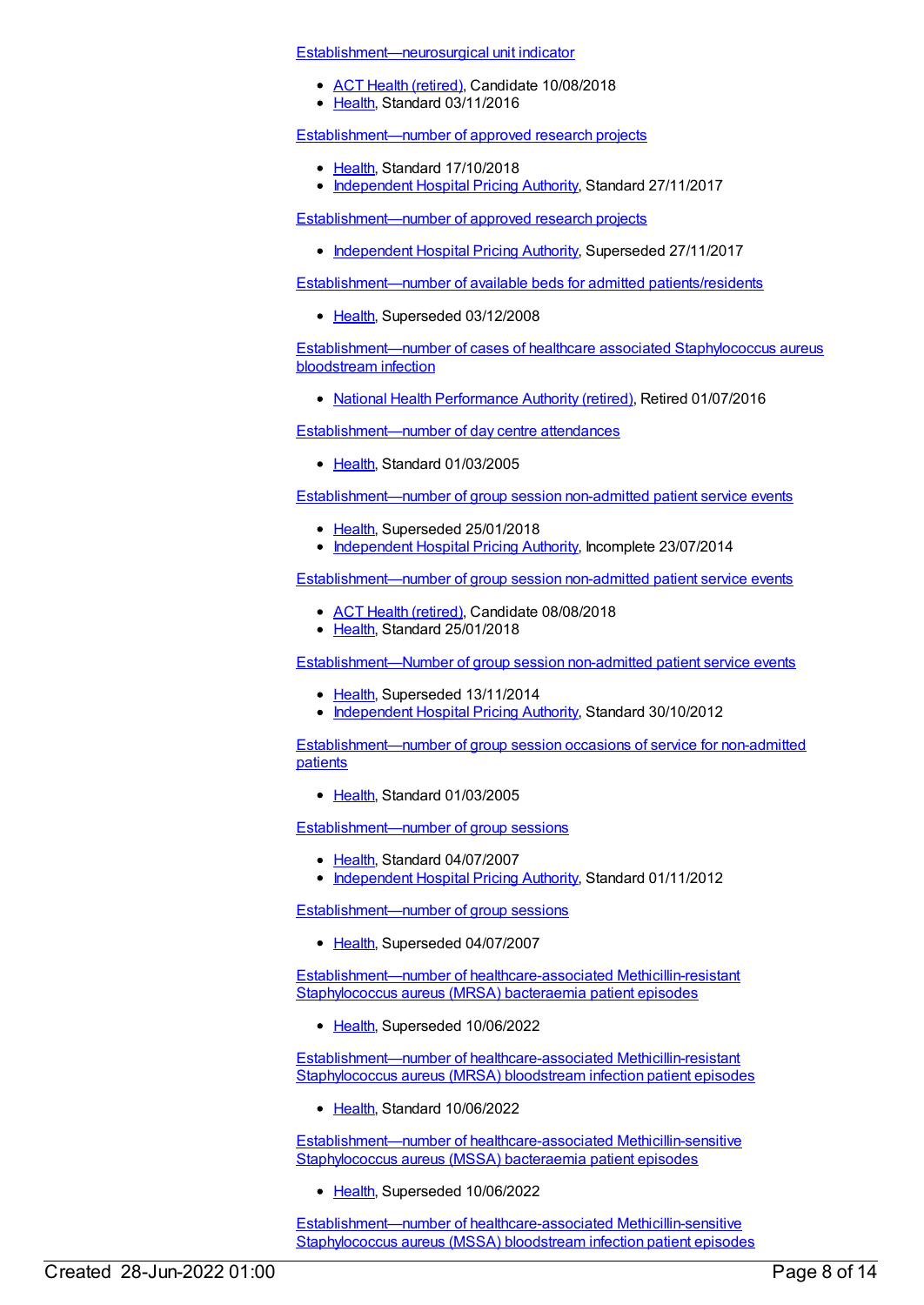• [Health](https://meteor.aihw.gov.au/RegistrationAuthority/12), Standard 10/06/2022

[Establishment—number](https://meteor.aihw.gov.au/content/585111) of hospital patient days under Staphylococcus aureus bacteraemia surveillance

• [Health](https://meteor.aihw.gov.au/RegistrationAuthority/12), Superseded 10/06/2022

[Establishment—number](https://meteor.aihw.gov.au/content/754298) of hospital patient days under Staphylococcus aureus bloodstream infection surveillance

● [Health](https://meteor.aihw.gov.au/RegistrationAuthority/12), Standard 10/06/2022

[Establishment—number](https://meteor.aihw.gov.au/content/584036) of individual session non-admitted patient service events

- [Health](https://meteor.aihw.gov.au/RegistrationAuthority/12), Superseded 25/01/2018
- [Independent](https://meteor.aihw.gov.au/RegistrationAuthority/3) Hospital Pricing Authority, Incomplete 23/07/2014

[Establishment—number](https://meteor.aihw.gov.au/content/497975) of individual session non-admitted patient service events

- [Health](https://meteor.aihw.gov.au/RegistrationAuthority/12), Superseded 13/11/2014
- [Independent](https://meteor.aihw.gov.au/RegistrationAuthority/3) Hospital Pricing Authority, Standard 31/10/2012

[Establishment—number](https://meteor.aihw.gov.au/content/679564) of individual session non-admitted patient service events

- ACT Health [\(retired\)](https://meteor.aihw.gov.au/RegistrationAuthority/9), Candidate 08/08/2018
- Ealth, Standard 25/01/2018

[Establishment—number](https://meteor.aihw.gov.au/content/313847) of individual session occasions of service for nonadmitted patients

● [Health](https://meteor.aihw.gov.au/RegistrationAuthority/12), Standard 01/03/2005

[Establishment—number](https://meteor.aihw.gov.au/content/269609) of non-admitted patient service events

- [Health](https://meteor.aihw.gov.au/RegistrationAuthority/12), Standard 01/03/2005
- [Independent](https://meteor.aihw.gov.au/RegistrationAuthority/3) Hospital Pricing Authority, Incomplete 26/10/2012

[Establishment—number](https://meteor.aihw.gov.au/content/291061) of occasions of service

• [Health](https://meteor.aihw.gov.au/RegistrationAuthority/12), Standard 04/05/2005

[Establishment—number](https://meteor.aihw.gov.au/content/269516) of patient days

- [Health](https://meteor.aihw.gov.au/RegistrationAuthority/12), Standard 01/03/2005
- National Health [Performance](https://meteor.aihw.gov.au/RegistrationAuthority/8) Authority (retired), Retired 01/07/2016

[Establishment—number](https://meteor.aihw.gov.au/content/563299) of patient days under infection surveillance monitoring

National Health [Performance](https://meteor.aihw.gov.au/RegistrationAuthority/8) Authority (retired), Retired 01/07/2016

[Establishment—number](https://meteor.aihw.gov.au/content/428592) of patient episodes of healthcare associated Staphylococcus aureus bacteraemia

• [Health](https://meteor.aihw.gov.au/RegistrationAuthority/12), Standard 15/11/2012

[Establishment—number](https://meteor.aihw.gov.au/content/678868) of peer reviewed articles published

- [Health](https://meteor.aihw.gov.au/RegistrationAuthority/12), Standard 17/10/2018
- [Independent](https://meteor.aihw.gov.au/RegistrationAuthority/3) Hospital Pricing Authority, Standard 27/11/2017

[Establishment—number](https://meteor.aihw.gov.au/content/583891) of peer reviewed articles published

• [Independent](https://meteor.aihw.gov.au/RegistrationAuthority/3) Hospital Pricing Authority, Superseded 27/11/2017

[Establishment—number](https://meteor.aihw.gov.au/content/758570) of sentinel events

• [Health](https://meteor.aihw.gov.au/RegistrationAuthority/12), Recorded 21/06/2022

[Establishment—number](https://meteor.aihw.gov.au/content/269822) of separations

- ACT Health [\(retired\)](https://meteor.aihw.gov.au/RegistrationAuthority/9), Candidate 17/08/2018
- [Health](https://meteor.aihw.gov.au/RegistrationAuthority/12), Standard 01/03/2005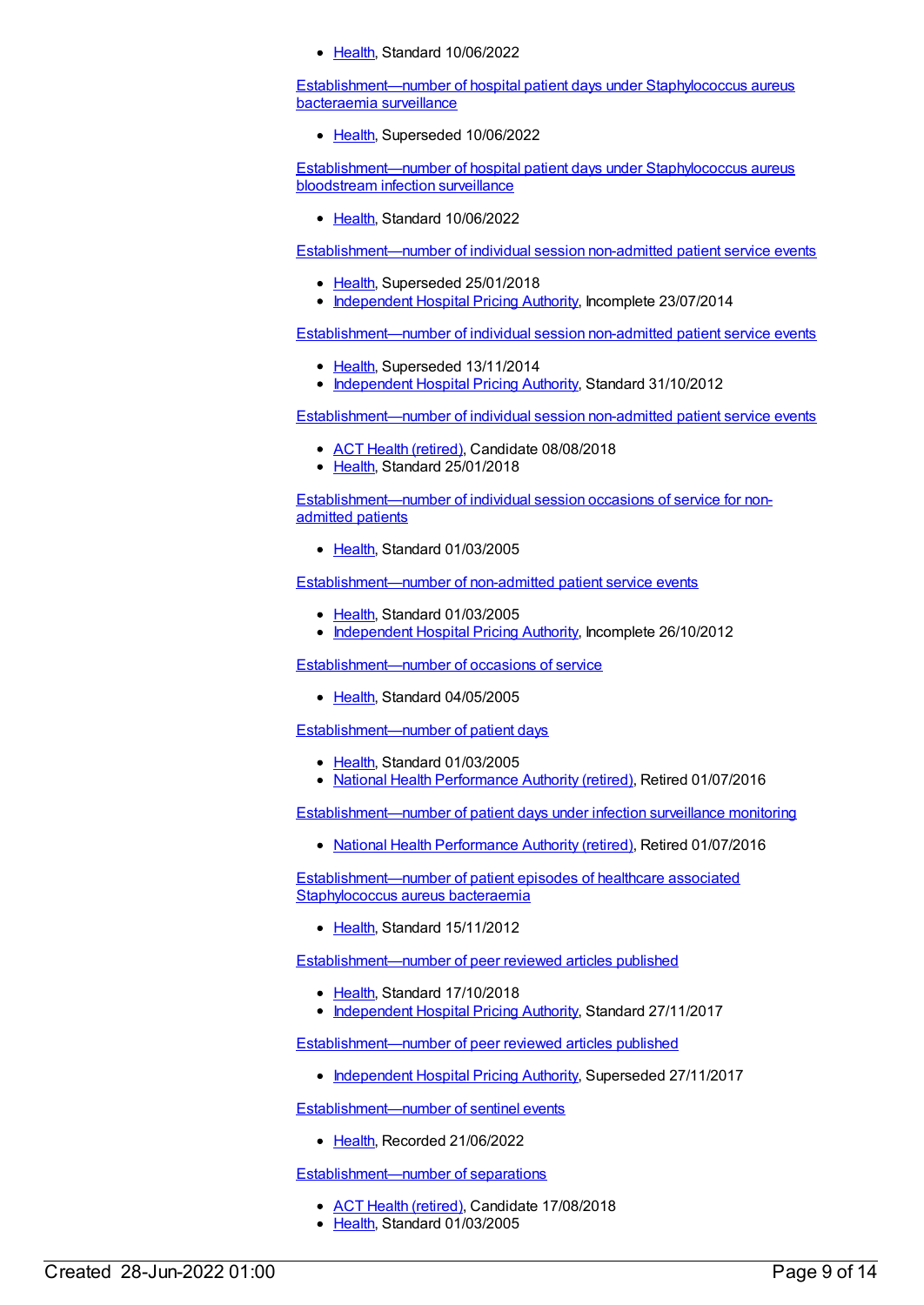[Establishment—nursing](https://meteor.aihw.gov.au/content/619957) home care unit indicator

- ACT Health [\(retired\)](https://meteor.aihw.gov.au/RegistrationAuthority/9), Candidate 10/08/2018
- [Health](https://meteor.aihw.gov.au/RegistrationAuthority/12), Standard 03/11/2016

[Establishment—obstetric/maternity](https://meteor.aihw.gov.au/content/619975) unit indicator

- ACT Health [\(retired\)](https://meteor.aihw.gov.au/RegistrationAuthority/9), Candidate 10/08/2018
- [Health](https://meteor.aihw.gov.au/RegistrationAuthority/12), Standard 03/11/2016

#### [Establishment—oncology](https://meteor.aihw.gov.au/content/619988) unit indicator

- ACT Health [\(retired\)](https://meteor.aihw.gov.au/RegistrationAuthority/9), Candidate 10/08/2018
- [Health](https://meteor.aihw.gov.au/RegistrationAuthority/12), Standard 03/11/2016

#### [Establishment—organisation](https://meteor.aihw.gov.au/content/269415) identifier

- ACT Health [\(retired\)](https://meteor.aihw.gov.au/RegistrationAuthority/9), Candidate 19/07/2018
- [Health](https://meteor.aihw.gov.au/RegistrationAuthority/12), Standard 01/03/2005
- [Independent](https://meteor.aihw.gov.au/RegistrationAuthority/3) Hospital Pricing Authority, Standard 31/10/2012
- [Indigenous](https://meteor.aihw.gov.au/RegistrationAuthority/6), Incomplete 18/10/2012
- National Health [Performance](https://meteor.aihw.gov.au/RegistrationAuthority/8) Authority (retired), Retired 01/07/2016
- **[Tasmanian](https://meteor.aihw.gov.au/RegistrationAuthority/15) Health, Standard 19/09/2016**
- WA [Health](https://meteor.aihw.gov.au/RegistrationAuthority/2), Standard 19/03/2015

#### [Establishment—organisation](https://meteor.aihw.gov.au/content/269922) identifier (state/territory)

- ACT Health [\(retired\)](https://meteor.aihw.gov.au/RegistrationAuthority/9), Candidate 09/08/2018
- [Health](https://meteor.aihw.gov.au/RegistrationAuthority/12), Standard 01/03/2005
- National Health [Performance](https://meteor.aihw.gov.au/RegistrationAuthority/8) Authority (retired), Retired 01/07/2016
- WA [Health](https://meteor.aihw.gov.au/RegistrationAuthority/2), Standard 06/03/2014

#### [Establishment—outpatient](https://meteor.aihw.gov.au/content/336955) clinic type

• [Health](https://meteor.aihw.gov.au/RegistrationAuthority/12), Standard 04/07/2007

#### [Establishment—outpatient](https://meteor.aihw.gov.au/content/291080) clinic type

• [Health](https://meteor.aihw.gov.au/RegistrationAuthority/12), Superseded 04/07/2007

[Establishment—pancreas](https://meteor.aihw.gov.au/content/619995) transplantation unit indicator

- ACT Health [\(retired\)](https://meteor.aihw.gov.au/RegistrationAuthority/9), Candidate 10/08/2018
- [Health](https://meteor.aihw.gov.au/RegistrationAuthority/12), Standard 03/11/2016

[Establishment—patients/clients](https://meteor.aihw.gov.au/content/269517) in residence at year end

• [Health](https://meteor.aihw.gov.au/RegistrationAuthority/12), Standard 01/03/2005

[Establishment—psychiatric](https://meteor.aihw.gov.au/content/620001) unit/ward indicator

- ACT Health [\(retired\)](https://meteor.aihw.gov.au/RegistrationAuthority/9), Candidate 10/08/2018
- [Health](https://meteor.aihw.gov.au/RegistrationAuthority/12), Standard 03/11/2016

[Establishment—public](https://meteor.aihw.gov.au/content/643055) hospital recurrent expenditure related revenue

- ACT Health [\(retired\)](https://meteor.aihw.gov.au/RegistrationAuthority/9), Candidate 10/08/2018
- [Health](https://meteor.aihw.gov.au/RegistrationAuthority/12), Standard 03/11/2016

[Establishment—public](https://meteor.aihw.gov.au/content/546502) hospital related revenue

• [Health](https://meteor.aihw.gov.au/RegistrationAuthority/12), Superseded 03/11/2016

Establishment—quality [accreditation/certification](https://meteor.aihw.gov.au/content/269655) standard indicator

● [Health](https://meteor.aihw.gov.au/RegistrationAuthority/12), Standard 01/03/2005

[Establishment—recurrent](https://meteor.aihw.gov.au/content/552594) contracted care expenditure

• [Health](https://meteor.aihw.gov.au/RegistrationAuthority/12), Superseded 25/01/2018

[Establishment—recurrent](https://meteor.aihw.gov.au/content/686231) contracted care expenditure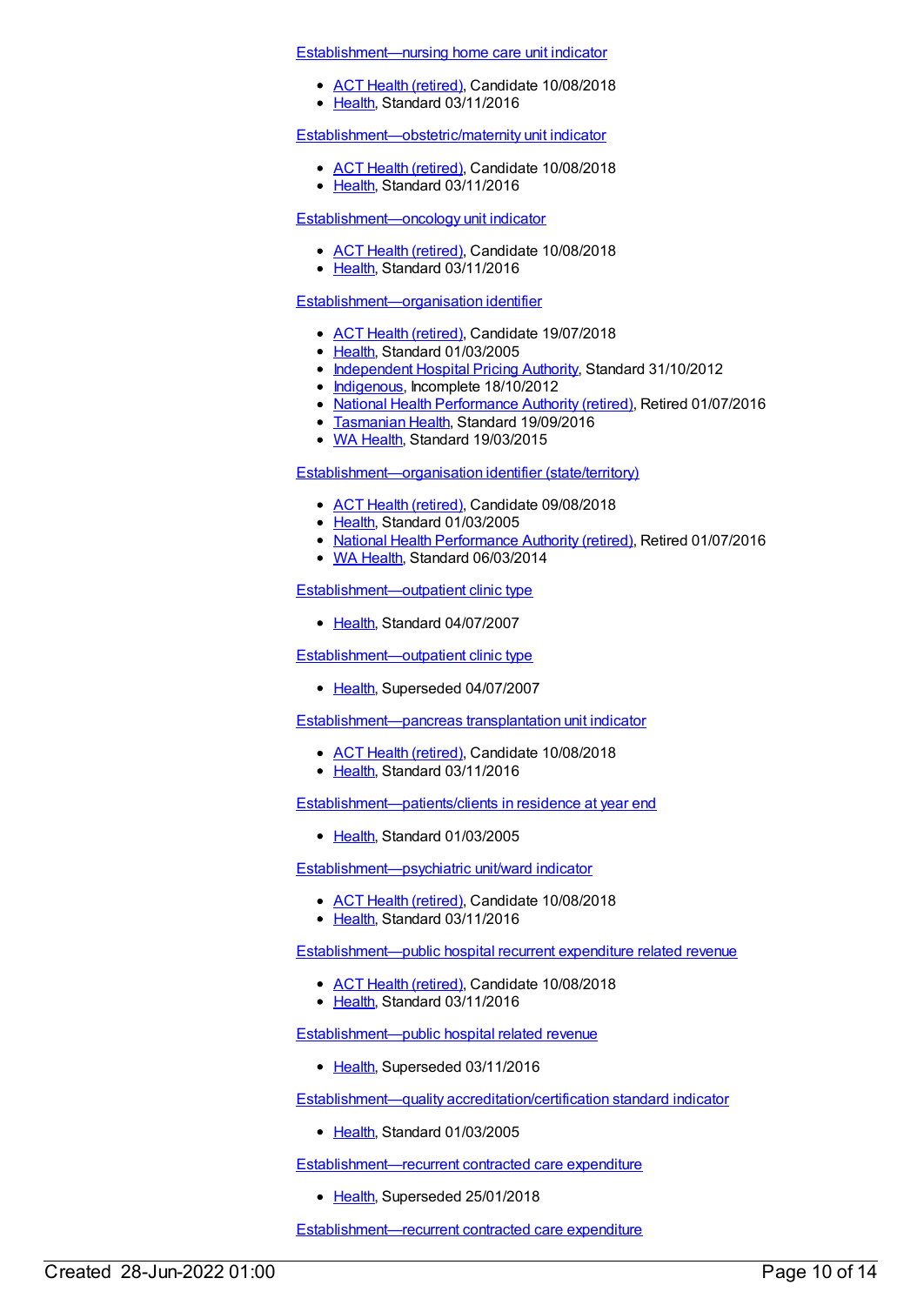- ACT Health [\(retired\)](https://meteor.aihw.gov.au/RegistrationAuthority/9), Candidate 10/08/2018
- [Health](https://meteor.aihw.gov.au/RegistrationAuthority/12), Standard 25/01/2018

[Establishment—recurrent](https://meteor.aihw.gov.au/content/288991) expenditure

• [Health](https://meteor.aihw.gov.au/RegistrationAuthority/12), Standard 08/12/2004

[Establishment—recurrent](https://meteor.aihw.gov.au/content/269404) expenditure (administrative expenses)

- ACT Health [\(retired\)](https://meteor.aihw.gov.au/RegistrationAuthority/9), Candidate 17/08/2018
- [Health](https://meteor.aihw.gov.au/RegistrationAuthority/12), Standard 01/03/2005

[Establishment—recurrent](https://meteor.aihw.gov.au/content/287029) expenditure (Department of Veterans' Affairs funded)

• [Health](https://meteor.aihw.gov.au/RegistrationAuthority/12), Superseded 02/12/2009

[Establishment—recurrent](https://meteor.aihw.gov.au/content/377994) expenditure (Department of Veterans' Affairs funded)

- ACT Health [\(retired\)](https://meteor.aihw.gov.au/RegistrationAuthority/9), Candidate 17/08/2018
- [Health](https://meteor.aihw.gov.au/RegistrationAuthority/12), Standard 02/12/2009

[Establishment—recurrent](https://meteor.aihw.gov.au/content/269721) expenditure (depreciation)

- ACT Health [\(retired\)](https://meteor.aihw.gov.au/RegistrationAuthority/9), Candidate 17/08/2018
- Elealth, Standard 01/03/2005

[Establishment—recurrent](https://meteor.aihw.gov.au/content/269726) expenditure (domestic services)

- ACT Health [\(retired\)](https://meteor.aihw.gov.au/RegistrationAuthority/9), Candidate 17/08/2018
- [Health](https://meteor.aihw.gov.au/RegistrationAuthority/12), Standard 01/03/2005

[Establishment—recurrent](https://meteor.aihw.gov.au/content/269725) expenditure (drug supplies)

- ACT Health [\(retired\)](https://meteor.aihw.gov.au/RegistrationAuthority/9), Candidate 17/08/2018
- [Health](https://meteor.aihw.gov.au/RegistrationAuthority/12), Standard 01/03/2005

[Establishment—recurrent](https://meteor.aihw.gov.au/content/269728) expenditure (food supplies)

- ACT Health [\(retired\)](https://meteor.aihw.gov.au/RegistrationAuthority/9), Candidate 17/08/2018
- [Health](https://meteor.aihw.gov.au/RegistrationAuthority/12), Standard 01/03/2005

[Establishment—recurrent](https://meteor.aihw.gov.au/content/269719) expenditure (indirect health care)

• [Health](https://meteor.aihw.gov.au/RegistrationAuthority/12), Standard 01/03/2005

[Establishment—recurrent](https://meteor.aihw.gov.au/content/269653) expenditure (interest payments)

- ACT Health [\(retired\)](https://meteor.aihw.gov.au/RegistrationAuthority/9), Candidate 17/08/2018
- [Health](https://meteor.aihw.gov.au/RegistrationAuthority/12), Standard 01/03/2005

[Establishment—recurrent](https://meteor.aihw.gov.au/content/269734) expenditure (medical and surgical supplies)

- ACT Health [\(retired\)](https://meteor.aihw.gov.au/RegistrationAuthority/9), Candidate 17/08/2018
- [Health](https://meteor.aihw.gov.au/RegistrationAuthority/12), Standard 01/03/2005

[Establishment—recurrent](https://meteor.aihw.gov.au/content/289504) expenditure (National Mental Health Strategy payments)

• [Health](https://meteor.aihw.gov.au/RegistrationAuthority/12), Standard 08/12/2004

[Establishment—recurrent](https://meteor.aihw.gov.au/content/722162) expenditure (non-salary operating costs)

[Health](https://meteor.aihw.gov.au/RegistrationAuthority/12), Standard 16/01/2020

[Establishment—recurrent](https://meteor.aihw.gov.au/content/269733) expenditure (non-salary operating costs)

- ACT Health [\(retired\)](https://meteor.aihw.gov.au/RegistrationAuthority/9), Candidate 14/08/2018
- [Health](https://meteor.aihw.gov.au/RegistrationAuthority/12), Superseded 16/01/2020

Establishment-recurrent expenditure (other Commonwealth Government funded expenditure)

- ACT Health [\(retired\)](https://meteor.aihw.gov.au/RegistrationAuthority/9), Candidate 17/08/2018
- [Health](https://meteor.aihw.gov.au/RegistrationAuthority/12), Standard 08/12/2004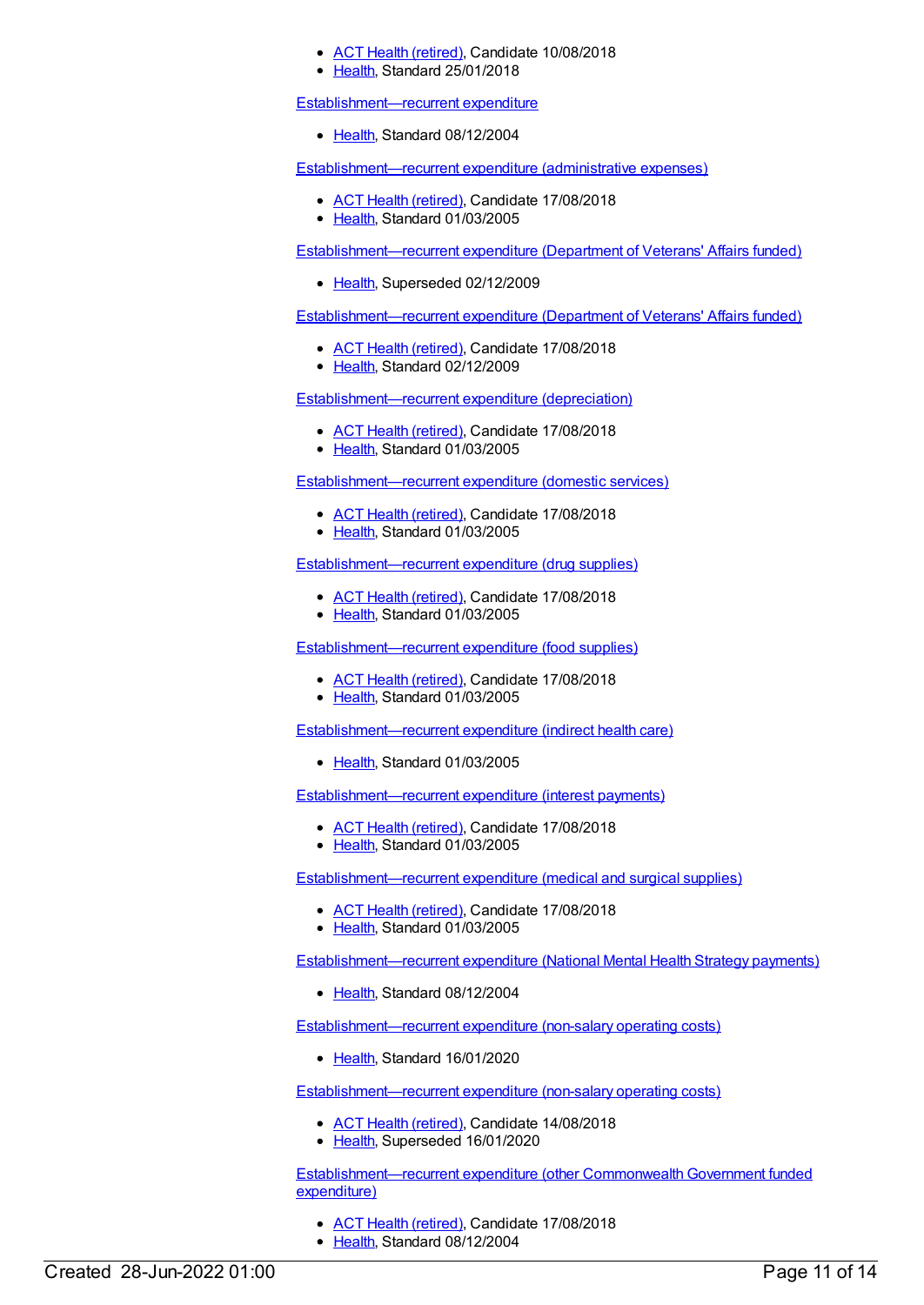[Establishment—recurrent](https://meteor.aihw.gov.au/content/288055) expenditure (other patient revenue funded expenditure)

- ACT Health [\(retired\)](https://meteor.aihw.gov.au/RegistrationAuthority/9), Candidate 17/08/2018
- [Health](https://meteor.aihw.gov.au/RegistrationAuthority/12), Standard 08/12/2004

[Establishment—recurrent](https://meteor.aihw.gov.au/content/269589) expenditure (other recurrent expenditure)

- ACT Health [\(retired\)](https://meteor.aihw.gov.au/RegistrationAuthority/9), Candidate 17/08/2018
- [Health](https://meteor.aihw.gov.au/RegistrationAuthority/12), Standard 01/03/2005

[Establishment—recurrent](https://meteor.aihw.gov.au/content/288067) expenditure (other revenue funded expenditure)

- ACT Health [\(retired\)](https://meteor.aihw.gov.au/RegistrationAuthority/9), Candidate 17/08/2018
- [Health](https://meteor.aihw.gov.au/RegistrationAuthority/12), Standard 08/12/2004

[Establishment—recurrent](https://meteor.aihw.gov.au/content/288081) expenditure (other state or territory funded expenditure)

- ACT Health [\(retired\)](https://meteor.aihw.gov.au/RegistrationAuthority/9), Candidate 17/08/2018
- [Health](https://meteor.aihw.gov.au/RegistrationAuthority/12), Standard 08/12/2004

[Establishment—recurrent](https://meteor.aihw.gov.au/content/269519) expenditure (patient transport cost)

- ACT Health [\(retired\)](https://meteor.aihw.gov.au/RegistrationAuthority/9), Candidate 17/08/2018
- [Health](https://meteor.aihw.gov.au/RegistrationAuthority/12), Standard 01/03/2005

[Establishment—recurrent](https://meteor.aihw.gov.au/content/288680) expenditure (recoveries funded expenditure)

- ACT Health [\(retired\)](https://meteor.aihw.gov.au/RegistrationAuthority/9), Candidate 17/08/2018
- [Health](https://meteor.aihw.gov.au/RegistrationAuthority/12), Standard 08/12/2004

[Establishment—recurrent](https://meteor.aihw.gov.au/content/269412) expenditure (repairs and maintenance)

- ACT Health [\(retired\)](https://meteor.aihw.gov.au/RegistrationAuthority/9), Candidate 17/08/2018
- [Health](https://meteor.aihw.gov.au/RegistrationAuthority/12), Standard 01/03/2005

[Establishment—recurrent](https://meteor.aihw.gov.au/content/736930) expenditure (salaries and wages)

• [Health](https://meteor.aihw.gov.au/RegistrationAuthority/12), Standard 20/01/2021

[Establishment—recurrent](https://meteor.aihw.gov.au/content/269717) expenditure (salaries and wages)

- ACT Health [\(retired\)](https://meteor.aihw.gov.au/RegistrationAuthority/9), Candidate 14/08/2018
- [Health](https://meteor.aihw.gov.au/RegistrationAuthority/12), Superseded 20/01/2021

[Establishment—recurrent](https://meteor.aihw.gov.au/content/288961) expenditure (state or territory health authority funded)

- ACT Health [\(retired\)](https://meteor.aihw.gov.au/RegistrationAuthority/9), Candidate 17/08/2018
- [Health](https://meteor.aihw.gov.au/RegistrationAuthority/12), Standard 08/12/2004

[Establishment—recurrent](https://meteor.aihw.gov.au/content/269801) expenditure (superannuation employer contributions)

- ACT Health [\(retired\)](https://meteor.aihw.gov.au/RegistrationAuthority/9), Candidate 17/08/2018
- [Health](https://meteor.aihw.gov.au/RegistrationAuthority/12), Standard 01/03/2005

[Establishment—recurrent](https://meteor.aihw.gov.au/content/269520) expenditure (visiting medical officer payments)

- ACT Health [\(retired\)](https://meteor.aihw.gov.au/RegistrationAuthority/9), Candidate 17/08/2018
- [Health](https://meteor.aihw.gov.au/RegistrationAuthority/12), Standard 01/03/2005

[Establishment—recurrent](https://meteor.aihw.gov.au/content/542136) non-salary expenditure

- ACT Health [\(retired\)](https://meteor.aihw.gov.au/RegistrationAuthority/9), Candidate 10/08/2018
- [Health](https://meteor.aihw.gov.au/RegistrationAuthority/12), Standard 11/04/2014

[Establishment—recurrent](https://meteor.aihw.gov.au/content/541961) salaries and wages expenditure

- ACT Health [\(retired\)](https://meteor.aihw.gov.au/RegistrationAuthority/9), Candidate 10/08/2018
- [Health](https://meteor.aihw.gov.au/RegistrationAuthority/12), Standard 11/04/2014

[Establishment—region](https://meteor.aihw.gov.au/content/269459) identifier

- ACT Health [\(retired\)](https://meteor.aihw.gov.au/RegistrationAuthority/9), Candidate 09/08/2018
- [Health](https://meteor.aihw.gov.au/RegistrationAuthority/12), Standard 01/03/2005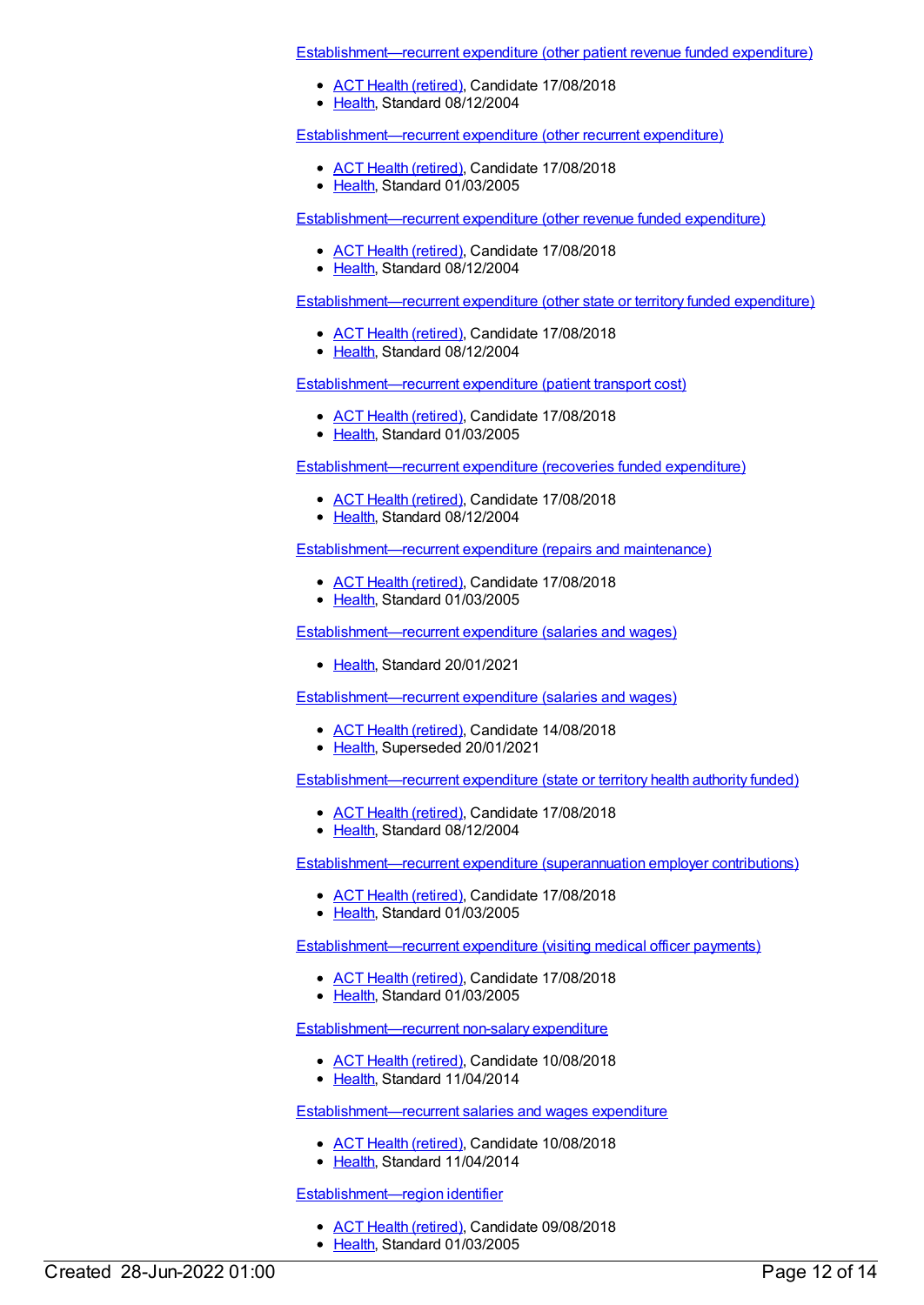- [Independent](https://meteor.aihw.gov.au/RegistrationAuthority/3) Hospital Pricing Authority, Qualified 23/11/2015
- [Tasmanian](https://meteor.aihw.gov.au/RegistrationAuthority/15) Health, Standard 07/12/2016

#### [Establishment—region](https://meteor.aihw.gov.au/content/407183) name

- ACT Health [\(retired\)](https://meteor.aihw.gov.au/RegistrationAuthority/9), Candidate 09/08/2018
- [Commonwealth](https://meteor.aihw.gov.au/RegistrationAuthority/10) Department of Health, Incomplete 24/11/2015
- [Health](https://meteor.aihw.gov.au/RegistrationAuthority/12), Standard 07/12/2011
- [Independent](https://meteor.aihw.gov.au/RegistrationAuthority/3) Hospital Pricing Authority, Qualified 23/11/2015

[Establishment—rehabilitation](https://meteor.aihw.gov.au/content/620008) unit indicator

- ACT Health [\(retired\)](https://meteor.aihw.gov.au/RegistrationAuthority/9), Candidate 10/08/2018
- [Health](https://meteor.aihw.gov.au/RegistrationAuthority/12), Standard 03/11/2016

[Establishment—renal](https://meteor.aihw.gov.au/content/620017) transplantation unit indicator

- ACT Health [\(retired\)](https://meteor.aihw.gov.au/RegistrationAuthority/9), Candidate 10/08/2018
- [Health](https://meteor.aihw.gov.au/RegistrationAuthority/12), Standard 03/11/2016

[Establishment—revenue](https://meteor.aihw.gov.au/content/269591) (other revenue)

• [Health](https://meteor.aihw.gov.au/RegistrationAuthority/12), Superseded 05/12/2007

[Establishment—revenue](https://meteor.aihw.gov.au/content/364791) (other revenue)

● [Health](https://meteor.aihw.gov.au/RegistrationAuthority/12), Standard 05/12/2007

[Establishment—revenue](https://meteor.aihw.gov.au/content/269518) (patient)

• [Health](https://meteor.aihw.gov.au/RegistrationAuthority/12), Superseded 05/12/2007

[Establishment—revenue](https://meteor.aihw.gov.au/content/364794) (patient)

• [Health](https://meteor.aihw.gov.au/RegistrationAuthority/12), Standard 05/12/2007

[Establishment—revenue](https://meteor.aihw.gov.au/content/269417) (recoveries)

• [Health](https://meteor.aihw.gov.au/RegistrationAuthority/12), Superseded 05/12/2007

[Establishment—revenue](https://meteor.aihw.gov.au/content/364802) (recoveries)

● [Health](https://meteor.aihw.gov.au/RegistrationAuthority/12), Standard 05/12/2007

[Establishment—sector](https://meteor.aihw.gov.au/content/269458)

- ACT Health [\(retired\)](https://meteor.aihw.gov.au/RegistrationAuthority/9), Candidate 09/08/2018
- [Health](https://meteor.aihw.gov.au/RegistrationAuthority/12), Standard 01/03/2005
- [Independent](https://meteor.aihw.gov.au/RegistrationAuthority/3) Hospital Pricing Authority, Qualified 23/11/2015
- [Tasmanian](https://meteor.aihw.gov.au/RegistrationAuthority/15) Health, Standard 19/09/2016

[Establishment—service](https://meteor.aihw.gov.au/content/404855) unit cluster identifier

- ACT Health [\(retired\)](https://meteor.aihw.gov.au/RegistrationAuthority/9), Candidate 09/08/2018
- [Health](https://meteor.aihw.gov.au/RegistrationAuthority/12), Standard 07/12/2011
- [Independent](https://meteor.aihw.gov.au/RegistrationAuthority/3) Hospital Pricing Authority, Qualified 23/11/2015

[Establishment—service](https://meteor.aihw.gov.au/content/409206) unit cluster name

- ACT Health [\(retired\)](https://meteor.aihw.gov.au/RegistrationAuthority/9), Candidate 09/08/2018
- [Health](https://meteor.aihw.gov.au/RegistrationAuthority/12), Standard 07/12/2011
- [Independent](https://meteor.aihw.gov.au/RegistrationAuthority/3) Hospital Pricing Authority, Qualified 23/11/2015

[Establishment—sleep](https://meteor.aihw.gov.au/content/620024) centre indicator

- ACT Health [\(retired\)](https://meteor.aihw.gov.au/RegistrationAuthority/9), Candidate 10/08/2018
- [Health](https://meteor.aihw.gov.au/RegistrationAuthority/12), Standard 03/11/2016

[Establishment—specialised](https://meteor.aihw.gov.au/content/269612) service indicator

[Health](https://meteor.aihw.gov.au/RegistrationAuthority/12), Standard 01/03/2005

[Establishment—specialist](https://meteor.aihw.gov.au/content/620031) paediatric unit indicator